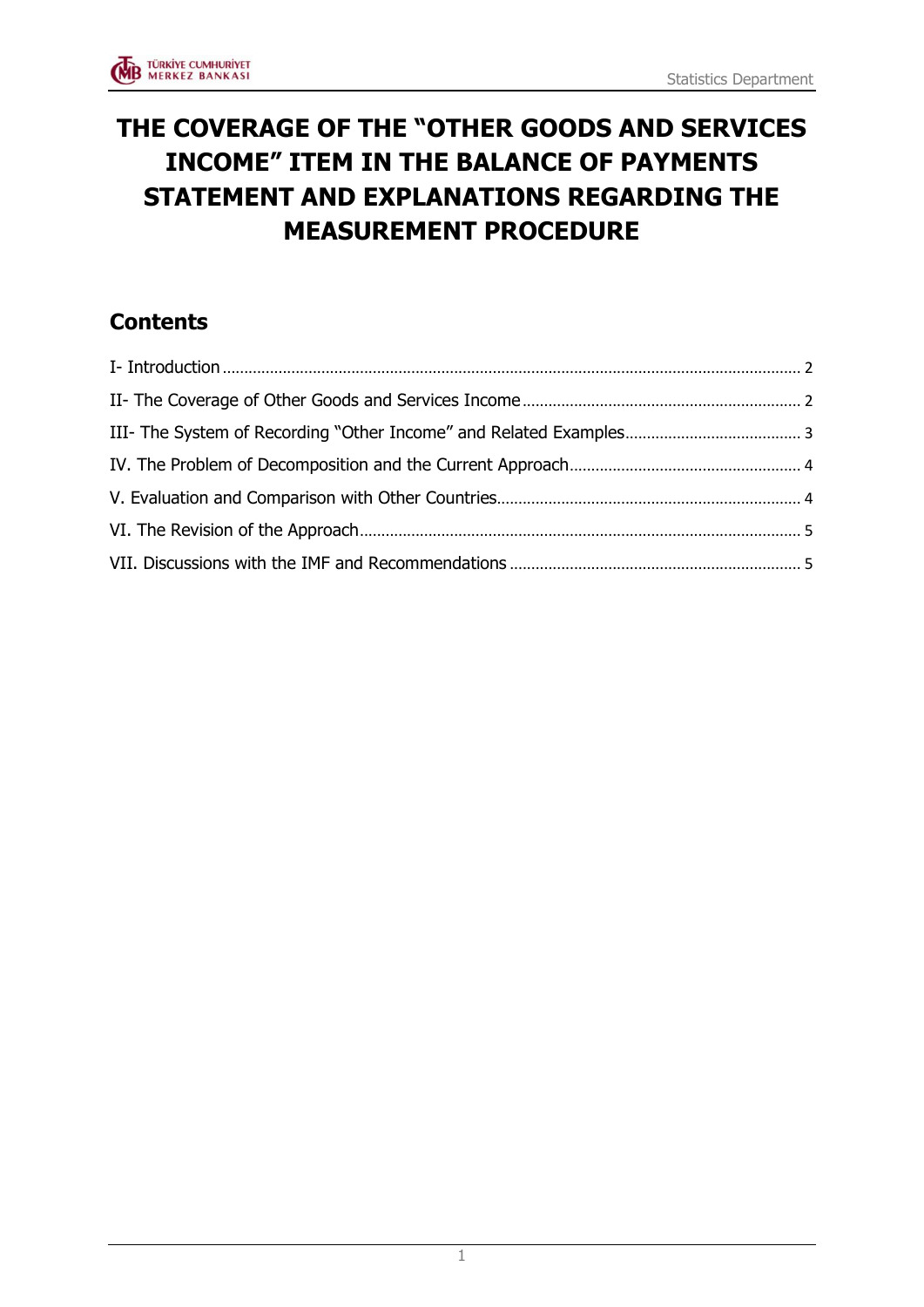

# <span id="page-1-0"></span>**I- Introduction**

In a broad sense, the balance of payments is a statistical statement that systemically records, for a specific time period, the economic transactions of an economy, involving the trade of goods and services, between residents (central government, banks, real persons, legal entities and institutions) and non-residents as well as the financial claims on, and liabilities to the rest of the world, at the time of a change in ownership, based on the principle of double entry book keeping system.

In conformity with the concept and recording principles established by the International Monetary Fund (IMF), the balance of payments statement, which is published by the Central Bank of the Republic of Turkey, is compiled on the basis of data furnished by banks operating in Turkey and data on foreign trade and surveys for travel and shuttle trade furnished by the non-banks.

On the other hand, due to the liberalization of the exchange rate regime and the diversification of economic activities and financial instruments; methods, which are developed with respect to the survey results, are adopted in the classification of some specific items constituting the "Other Goods and Services Income".

The coverage of this item, difficulties in decomposition, related solution oriented studies and the estimation method is discussed **here below**.

## <span id="page-1-1"></span>**II- The Coverage of Other Goods and Services Income**

"Other Goods and Services Income", which is under the Current Account Balance in the balance of payments "Summary Presentation" published by the Bank, is classified into three broad categories Travel, Interest and Other. Of these, the components that constitute the other item are presented here below:

#### **Other Income**

- ·Freight Income (Transportation income associated with export and import transactions)
- Other Transportation Income (Income receipts on passanger transportation, luggage and alike)
- Direct Investment Earnings (Income receipts on construction services abroad)
- ·Other Official and Private Goods, Services Income
	- o Foreign Exchange Purchases against Turkish Lira From Foreign Exchange Deposit Accounts Of Residents (Income converted into Turkish lira from the FX accounts that are opened via invisible transactions income)
	- o Official Sector (Income receipts of the embassies and similar public sector)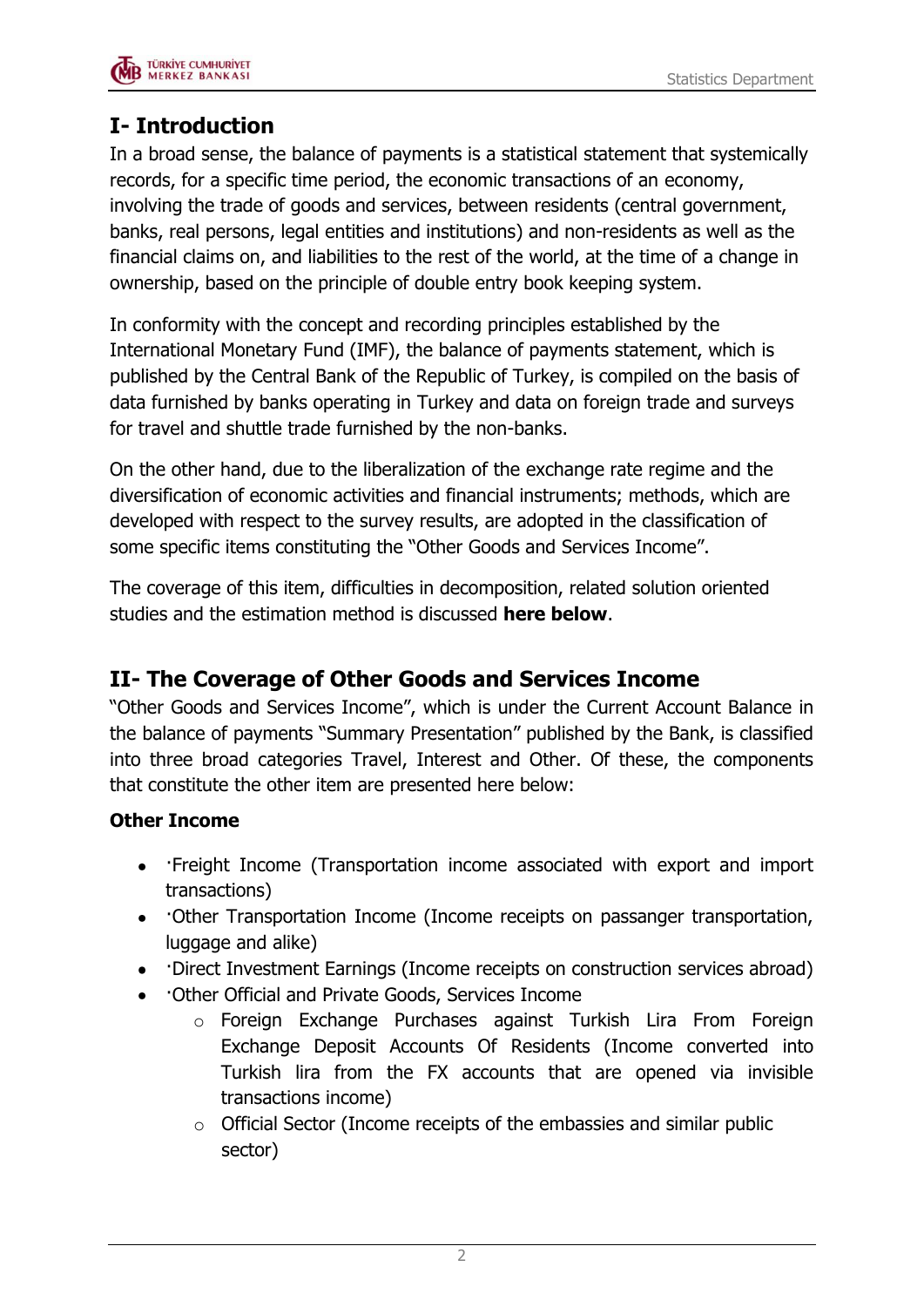

- $\circ$  Financial and Foreign Trade Services (Income receipts on commission services and banker's transactions and other services income associated with foreign trade)
- o Other (Income from abroad in the form of remittance that **cannot** be categorized on an activity basis albeit invisible transaction income)

## <span id="page-2-0"></span>**III- The System of Recording "Other Income" and Related Examples**

With respect to the recording methodology, "Other income" is categorized as follows:

a) **Transactions reported by the banking system on an activity basis:** These data are obtained through declaration on activity basis during the direct conversion of foreign exchange gained by these activities into Turkish lira.

**Example:** If a firm, which renders transportation services abroad, declares the transaction on an activity basis in converting the income receipts (denominated in foreign currency) to Turkish lira, these receipts will be coded as "Freight" by the banks. Moreover, if FX accounts are held with these receipts and subsequently amounts from these accounts are converted into Turkish lira and if this is declared, it will be coded and reported as "Freight".

b) **Transactions, that are not reported on an activity basis by the banking system, albeit known to be invisible income items:** These transactions consist of the foreign exchange that comes from abroad and converted into Turkish lira by the bank and which cannot be reported on an activity basis as no declaration requirements exist within the framework of the liberalizing foreign exchange regulations albeit invisible transaction income on the basis of the activity of the account holder.

**Example:** If a firm, which renders transportation services abroad, does not declare the nature of the transaction in converting the income receipts (denominated in foreign currency) to Turkish lira, banks code these receipts as "Other" rather than "Freight".

c) **Transactions that involve the conversion of foreign exchange into Turkish lira from the FX accounts held with the banks:** These transactions consist of the foreign exchange that is converted into Turkish lira from the FX accounts of the residents in Turkey and that can not be categorized albeit known to be partly invisible transaction income.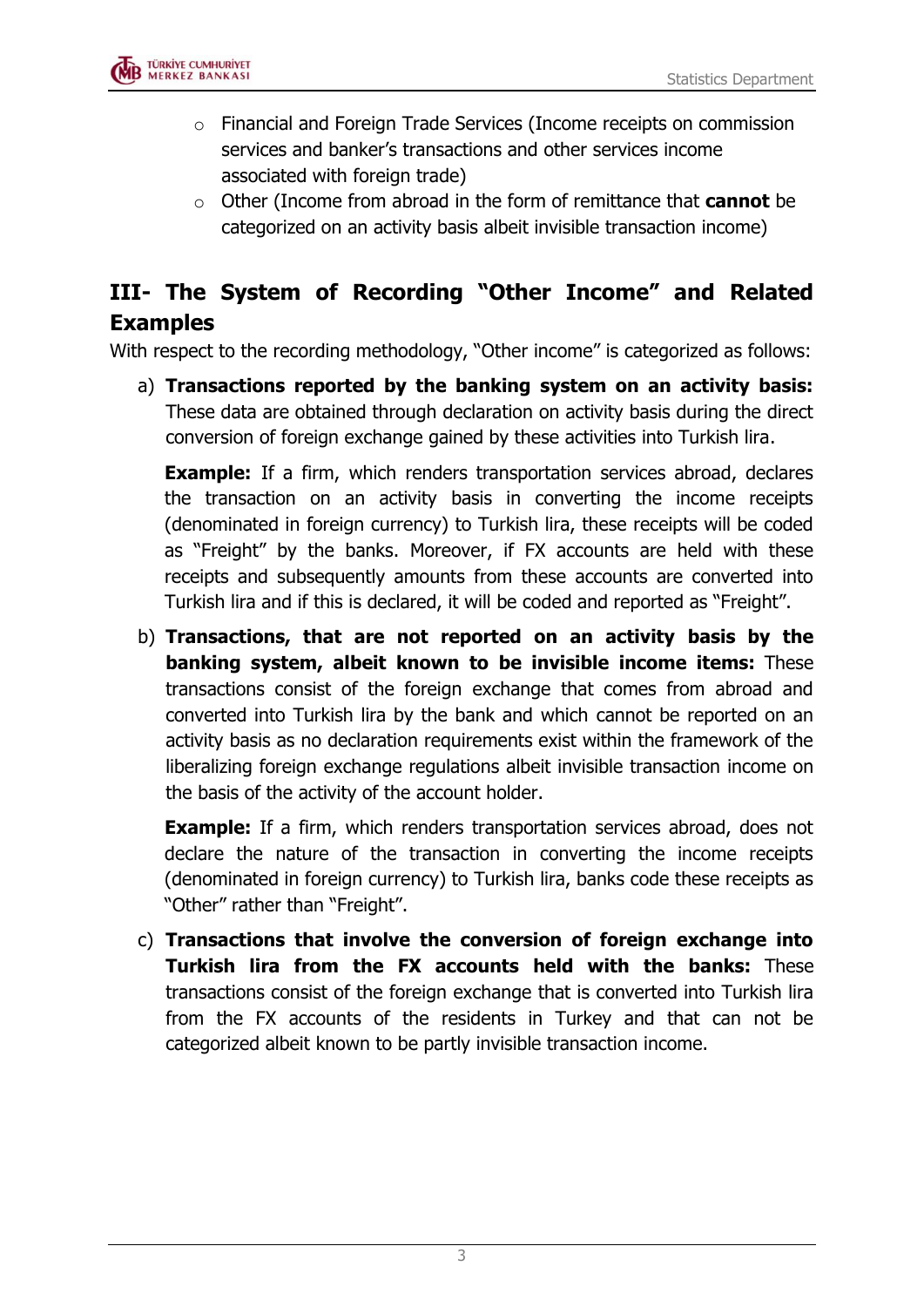

#### <span id="page-3-0"></span>**IV. The Problem of Decomposition and the Current Approach**

The identification and decomposition of income associated with the invisible transactions has become complicated in Turkey as in the other countries due to:

- Liberalization of foreign exchange importation by Decree No. 32 regarding the Protection of The Value of The Turkish Lira,
- Deregulation involving the treatment of FX accounts,
- Void of any obligations to bring the invisible transactions income inwards and convert into Turkish lira,
- Void of any obligations to declare the nature of the activity involving the foreign currencies that are converted into Turkish lira.

Although there is no difficulty pertaining to the items which can somehow be categorized on an activity basis, surveys have been conducted within banks at various times to enable the categorization of the "foreign currency converted into Turkish lira from the FX accounts of residents in Turkey" that have a significant share in the banking system. In the aforementioned surveys, the source of the FX accounts held by residents in Turkey from which foreign exchange is converted into Turkish lira has been sought to be determined on the basis of the activity of the account holders with respect to the addresses of the account holders. These kinds of foreign exchange accounts are mostly held in return of,

- Foreign exchange held for the purpose of saving (domestic savings)
- Foreign exchange returns on exports
- Workers' remittances
- Income receipts on travel
- Income receipts on construction services abroad
- Freight income on foreign transactions
- Foreign exchange receipts of shuttle trade

Of these, export returns, travel and shuttle trade receipts which are based on the data furnished by other sources and which are already included in the related income items of the balance of payments is excluded to avoid double-counting and the portion that is associated with domestic transactions is excluded as that portion is not the subject of the balance of payments. Construction services abroad, which is in the remaining part is added to Direct Investment Earnings by the determined ratio, and the residual is added to Other Official and Private Goods and Services Income.

#### <span id="page-3-1"></span>**V. Evaluation and Comparison with Other Countries**

As indicated above, the most significant items in the "Other Official and Private Services Income", which consists of four items, are "Foreign Currency Converted into Turkish Lira From Foreign Exchange Accounts Of Residents" and "Other" with respect to the amounts. The increase in the "Foreign Currency Converted into Turkish Lira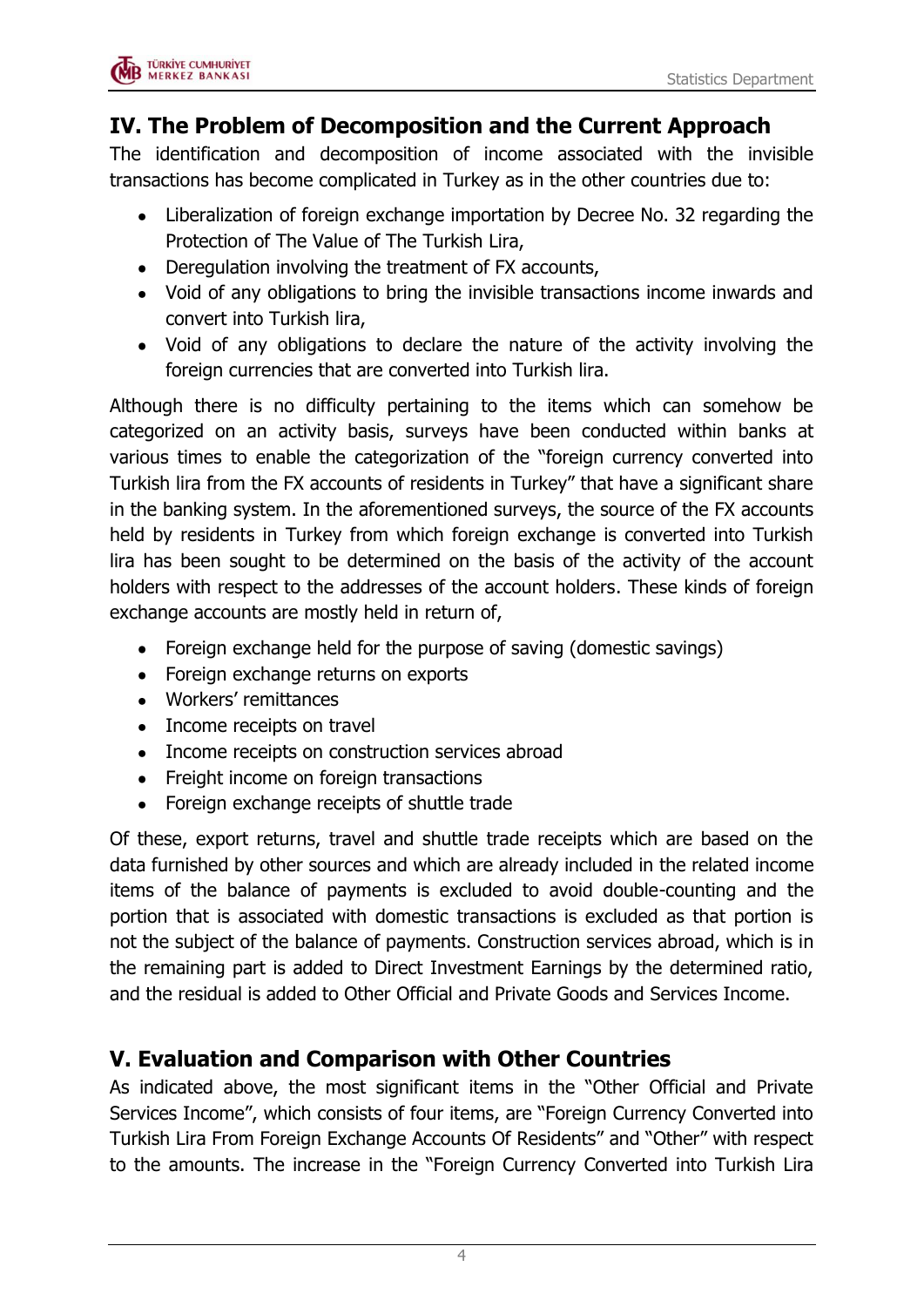

from Foreign Exchange Accounts of Residents" stems from the fact that the yield of TL investment instruments has been higher than as that of the foreign exchange and real and legal persons meet their TL needs from these accounts. The "Other" item represents income that can not be identified on an activity basis by the banks due to the regulations albeit invisible transaction income.

To detect whether the figures that are embodied in the balance of payments and recorded under the "Other" income, as they can not be categorized, are high; the same item of some countries has been compared for the 1990's.

Accordingly, while the ratio of"Other" income, which can not be categorized on an activity basis, to total invisible transactions income (excluded are freight, other transportation and travel) has been 50 % in Germany and Spain, 60 % in Italy, 95 % in Greece, 80 % in Korea over the past 7-8 years, this ratio is approximately 70 % in Turkey.

#### <span id="page-4-0"></span>**VI. The Revision of the Approach**

The rapid growth of the item "Conversion of foreign currency into Turkish lira from the foreign exchange accounts of residents in Turkey held for the purpose of saving" over the last years has entailed the ratios, which are utilized in the decomposition, to be revised; as the item, which is reported by the banks, has a significant share in the Other Private and Official Services Income that is recorded under the Other Goods and Services Income in the balance of payments. Therefore percentage distribution based on the activity of the account holder and type of transaction regarding the foreign currencies converted into Turkish lira from the foreign exchange accounts has been verified again through a sampling method in which the related branches of the banks, which represent the 62 % of the total with respect to transactions involving the conversion of foreign currencies into Turkish lira from the foreign exchange accounts in 1999, are included in the sample space. Moreover, reporting errors, which were detected in the meantime, have been corrected.

#### <span id="page-4-1"></span>**VII. Discussions with the IMF and Recommendations**

As mentioned above, the recording methodology of balance of payments is based on the standards and principles that are established by the IMF for all countries and the items of some specific countries, which are not included in the standard definitions, are reflected in the balance of payments within the framework of a compatible classification in line with the considerations of the IMF balance of payments specialists. Thus, the intended changes associated with the balance of payments are undertaken in conformity with the IMF specialists.